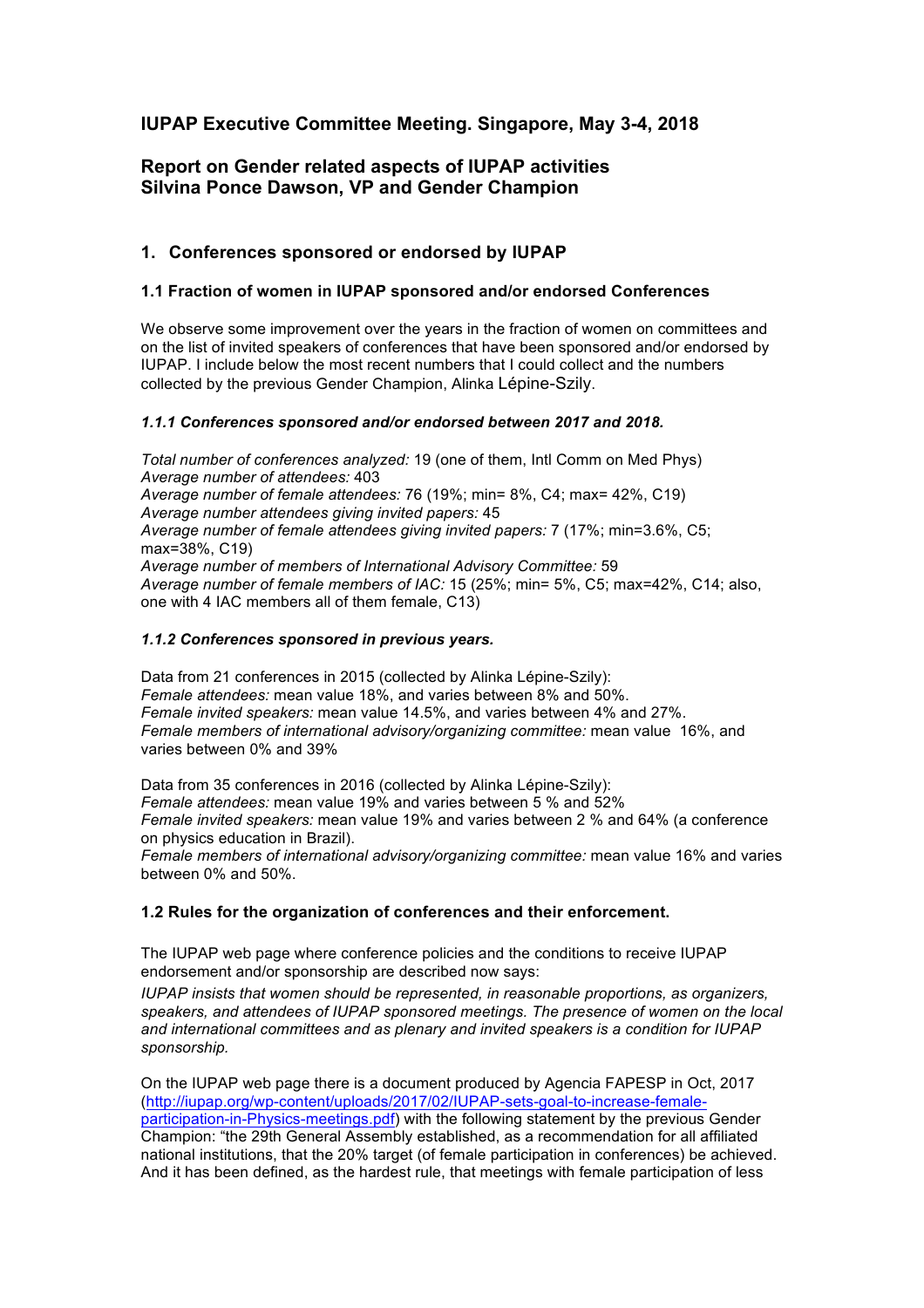than 10% are not accepted. The organizers will have a deadline of a few weeks to make the correct corrections". There is no strict rule on the resolutions of the Assembly. It would be good to discuss whether the 10% minimum should be just a recommendation or if it is going to be considered a strict rule. The rules that are to be enforced should be clearly stated on the IUPAP web page and all the documentation that is available should be consistent in this regard.

Another rule that has been approved for sponsored conferences is related to all sorts of harassment. In particular, it requires that IUPAP supported conferences publish a specific statement on the matter on their website and in all publications related to the Conference. Among other things, the statement says: "The conference organisers will name an advisor who will consult with those who have suffered from harassment and who will suggest ways of redressing their problems, and an advisor who will counsel those accused of harassment. The conference organisers may, after due consideration, take such action they deem appropriate, including warning or expulsion from the conference without refund." This is very important. However, there is no item on the conferences report form where the organizers could inform whether there was such a problem at the conference and how they handled it. There is no requirement either for the organizers to describe how they would manage such situations when applying for IUPAP sponsorship or endorsement. We could discuss if there should be such a requirement. On the other hand, it would be good if IUPAP could give a set of guidelines (available on its web page) on how to act in these cases (particularly, how to preserve the privacy and fairness of the whole process). In that regard, the Waterloo Charter that we have drafted with the Working Group on Women in Physics which contains recommendations could be useful.

### **2. ICSU funded project to analyze the Gender Gap in Science.**

The project entitled "A Global Approach to the Gender Gap in Mathematical, Computing, and Natural Sciences: How to Measure It, How to Reduce It?" received a three-year grant award from the International Council for Science in 2016. The project, led by the International Mathematical Union (IMU) with IUPAC (the International Union of Pure and Applied Physics) and IUPAP as executive partners, started in 2017. The total number of partners is 11: IAU (Astronomy), ICIAM (Industrial and Applied Mathematics), IUBS (Biological Sciences), UNESCO (United Nations Educational, Scientific and Cultural Organization), IUHPST (History and Philosophy of Science and Technology), ACM (Computer Science), GenderInSite (Gender in Science, Innovation, Technology and Engineering) and OWSD (Organization of Women for Science for the Developing World). The project has three tasks. The first is a Joint Global Survey whose design has been based on the Global Survey of Physicists of 2009-10 (https://www.aip.org/statistics/reports/global-survey-physicists). As in that case, the Statistical Research Center of the American Institute of Physics is in charge of collecting and analyzing the data. It is intended that these results will provide comparisons between scientific disciplines, answering some persistent questions about why one discipline is more attractive than another to women. The second task is a bibliometric survey extended across disciplines, with an ongoing sustainable methodology designed to allow longitudinal studies and updates into the future. The third task is to collect information and evidence to advise on (successful) initiatives that could improve the workplace environment and help reduce the gender gap in mathematics and natural and computer science, taking regional differences into account. It also seeks to provide material aimed at attracting girls into science- with particular emphasis on reaching parents. The Gender Gap partners met for the first time in June 2017 to structure the work to be done. Regional workshops took place by the end of 2017 in Taiwan, South Africa and Colombia. The workshops discussed the three tasks from a regional perspective. In particular, a great effort was put into the critical analysis of the questionnaire of the survey. The survey is ready in English and almost ready in 6 other languages (Spanish, French, Russian, Chinese, Japanese, Arabic). It will be launched on May  $1<sup>st</sup>$ , 2018. We expect to collect over 45,000 responses. For more information, please visit: https://icsugendergapinscience.org/. In the page: https://icsugendergapinscience.org/2018 global-survey-of-mathematical-computing-and-natural-scientists/ you will find a link to complete the survey once it becomes open.